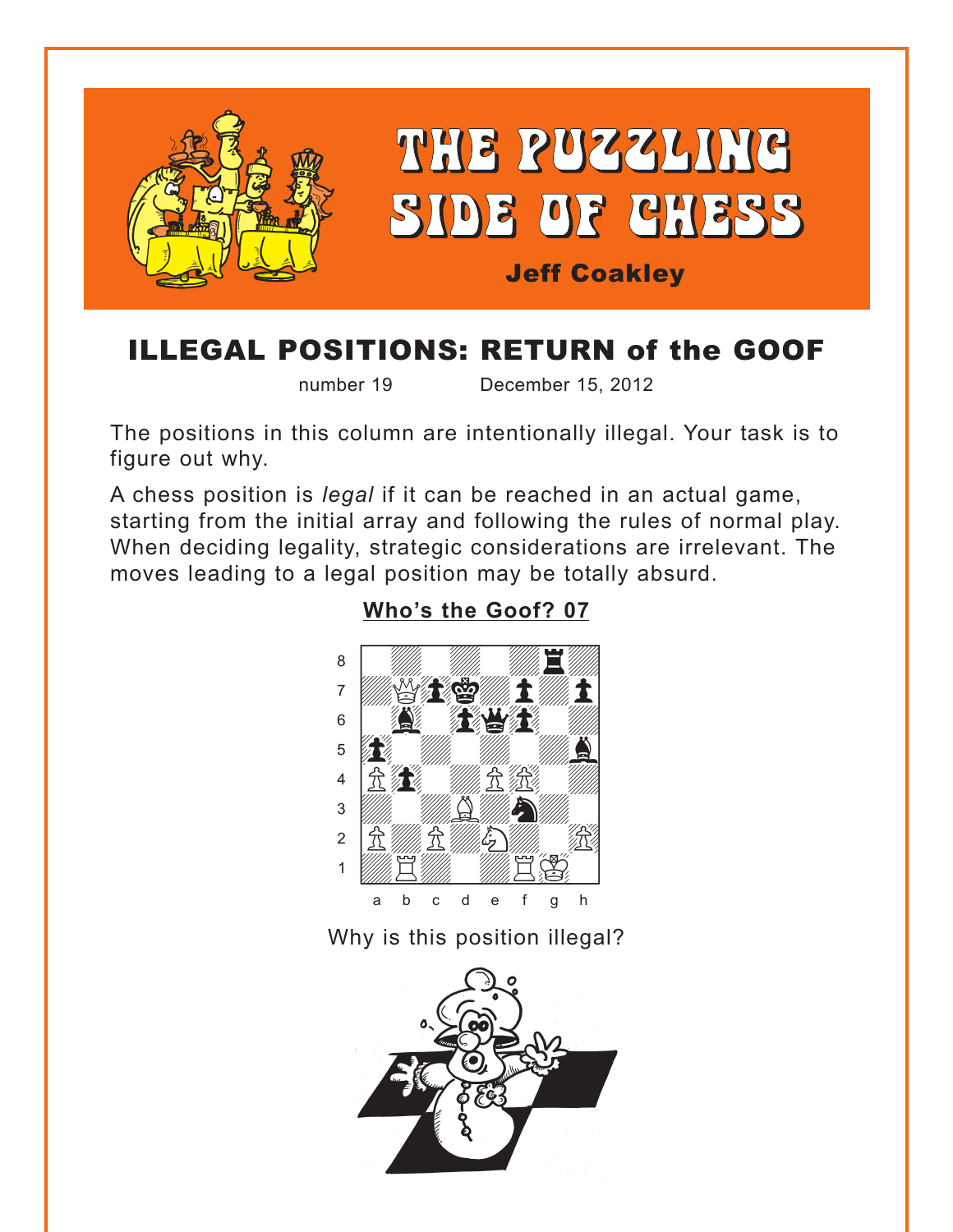<span id="page-1-0"></span>Who's the Goof? appears every three months on The Puzzling Side of Chess. For problems 1-6, see column 12 in the archives.

Who's the Goof? 08



Why is this position illegal?

Who's the Goof? is a kind of negative proof game. The goal is to prove that a position could not happen in a real game. Solving the puzzle usually involves "backwards thinking" (retrograde analysis).

To show that a goof exists, it is sufficient to demonstrate a logical contradiction in the given position.

The next puzzle, by German composer Josef Haas (1922-2003), returns to themes from the last column. It was first published in the excellent Introduction to Retrograde Analysis by Karl Fabel in 1971.



#### Who's the Goof? 09

Why is this position illegal?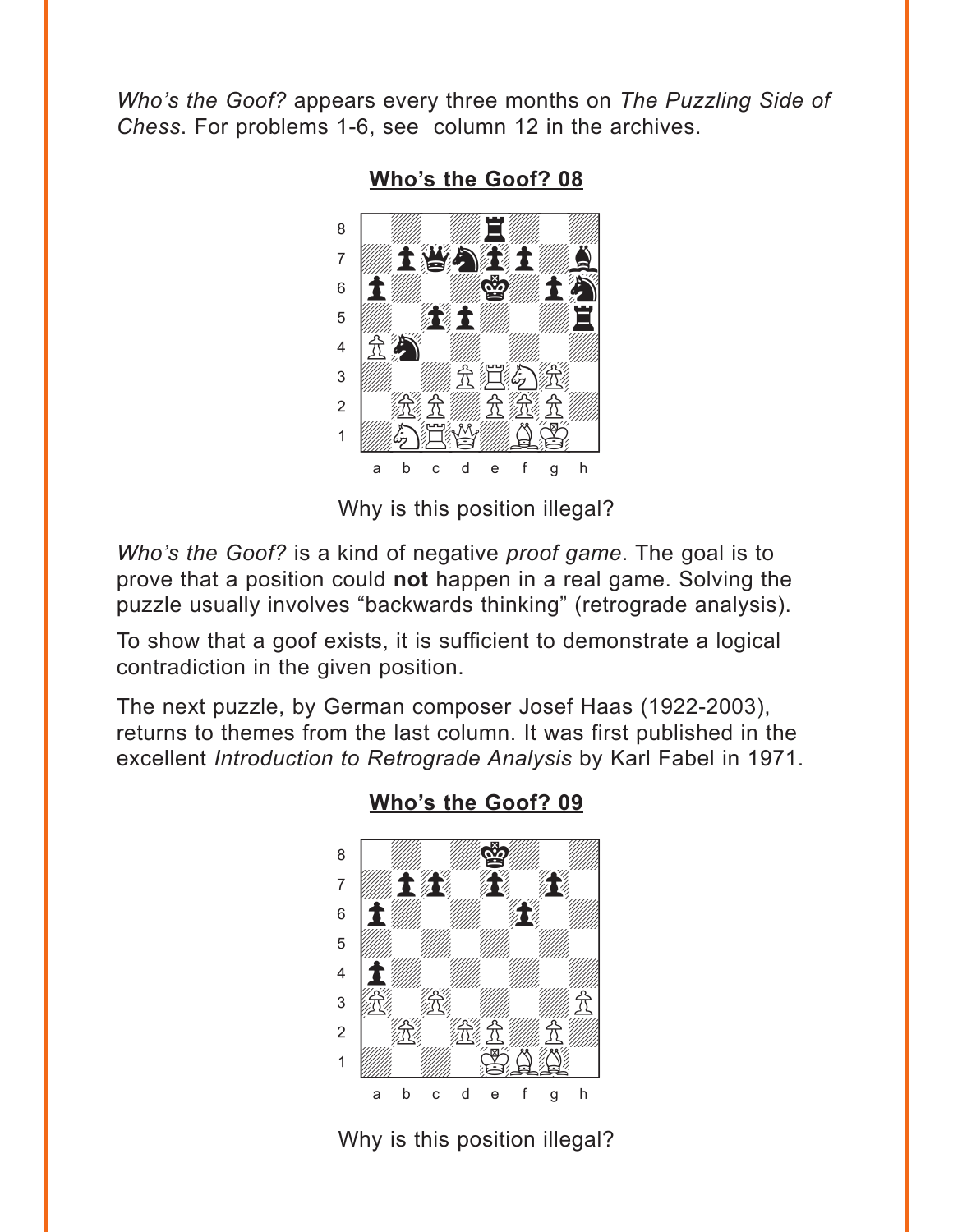<span id="page-2-0"></span>There is no shortage of goofs in the world. Here's one more that may challenge you.



Who's the Goof? 10

Why is this position illegal?

## **SOLUTIONS**

Puzzles 7, 8, 10 by J. Coakley. Number 7 is from Winning Chess Puzzles For Kids Volume 2 (2010). 8 and 10 are ChessCafe.com originals (2012).

PDF hyperlinks. You can advance to the solution of any puzzle by clicking on the underlined title above the diagram. To return to the puzzle, click on the title above the solution diagram.



The goof is the white king. He is in *triple check*. A sure sign that the law has been broken.

Who's the Goof? 07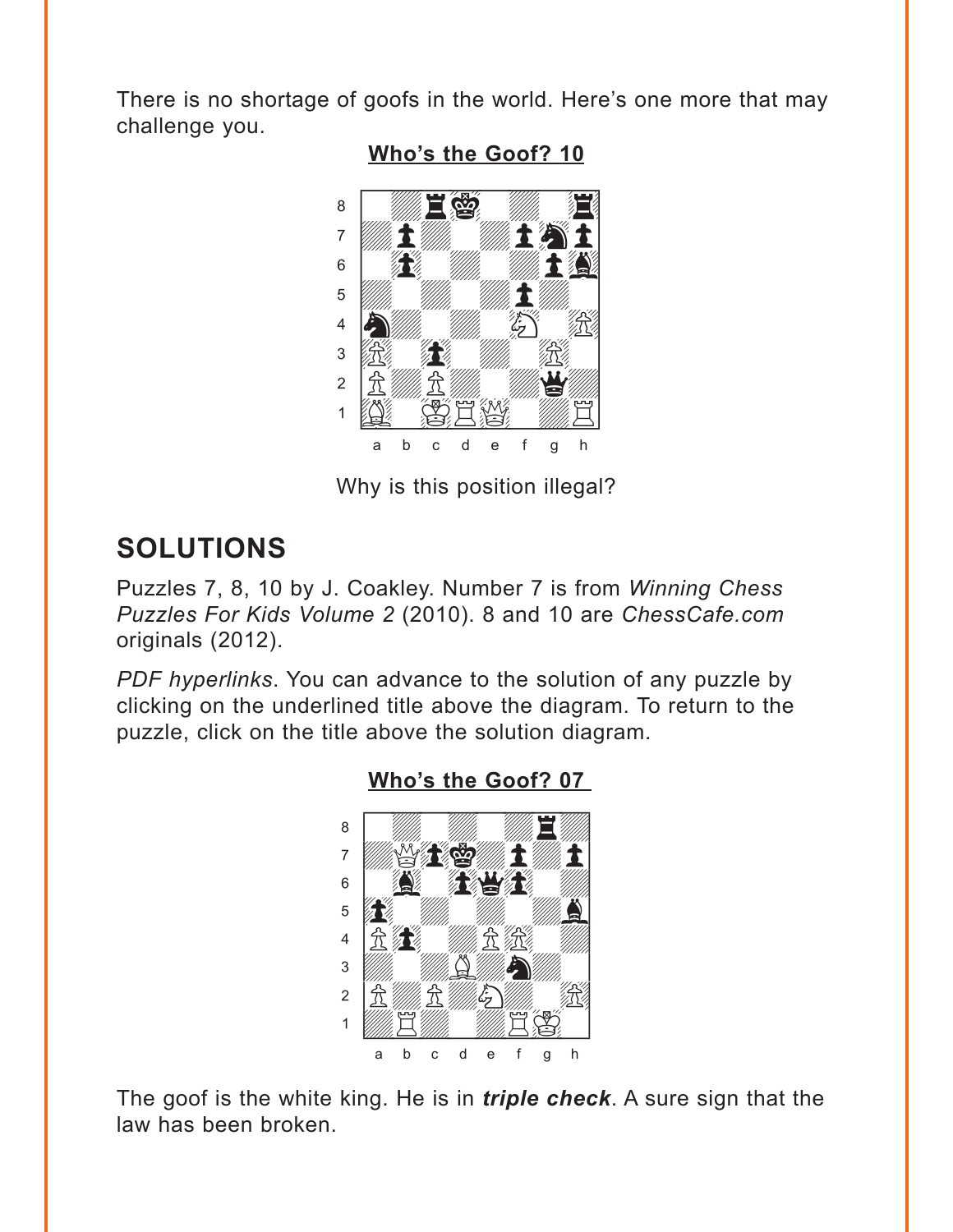### Who's the Goof? 08

<span id="page-3-0"></span>

If you noticed that Black has three knights, you are of course correct. But that in itself is not enough to make the position illegal. What does prove that a goof has occurred is that the third knight cannot be a promoted pawn.

Black is missing one pawn (on the h-file). This pawn did not promote by capturing on g1 because the only missing white piece is the dark-square bishop, which could never have reached g1. The black h-pawn could have promoted on h1, after White played hxg3. However, a promoted knight could never have moved from h1 because of the white pawns on f2 and q3. Therefore the position is illegal.

There are several unusual piece placements in the diagram. These "distractors" can all be explained by legal moves. For example, the white king could have reached g1, after d3 and hxg3, by the route Kd2e3-f4-g4-h3-h2-g1. The check from the white rook on e3 could have happened on the previous move by the discovery Ne5-f3+.

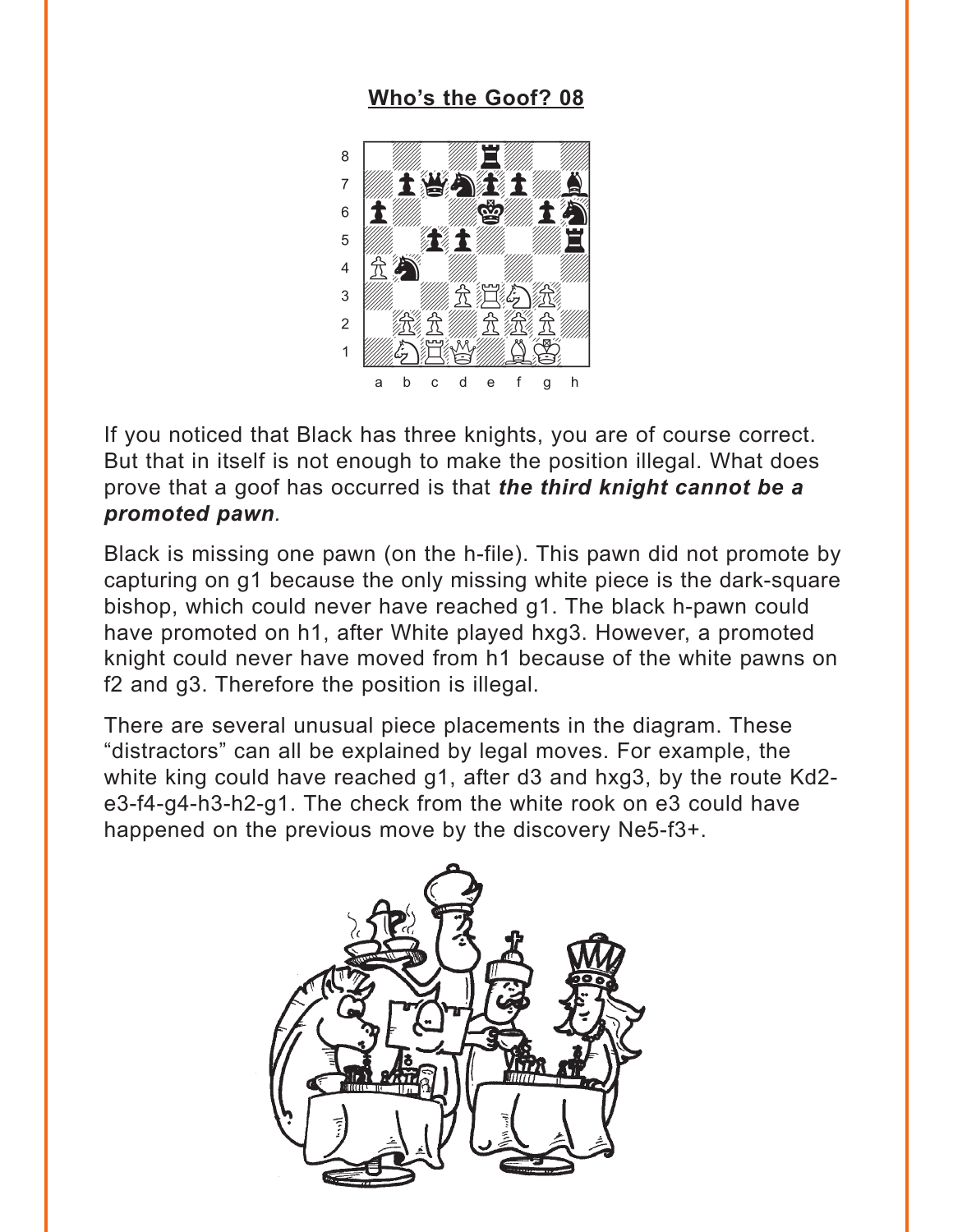<span id="page-4-0"></span>

It is difficult to pinpoint the goof in this puzzle, but it is related to the white bishop on q1, the black pawn on a4, and the missing black h-pawn.

Experienced chess detectives typically begin their investigations by taking an inventory of pieces, and identifying necessary captures and promotions. The missing pieces provide as many "clues" as those on the board.

White is missing six pieces. Three of them were captured by the black d-pawn, on its way from d7 to a4.

The white bishop that began the game on c1 was captured on c1 because there are still unmoved pawns on b2 and d2. That means that the bishop on q1 is the former f-pawn. To become a dark-square bishop and exit the eighth rank, the f-pawn had to promote on b8, which requires six captures on dark squares (f2xe3xd4xc5xb6xa7xb8=B).

Neither white rook ever escaped from behind the wall of white pawns. They did not leave along the open f-file because of the unmoved bishop on f1 (which is blocked by e2 and q2). Thus, the three pieces captured by the black d-pawn were the queen and two knights.

Black is missing eight pieces. The white f-pawn, which captured six times on dark squares en route to b8, did not take the light-square bishop (from c8). It also did not take the dark-square bishop, which was captured on f8 since there are still unmoved pawns on e7 and g7. So we can deduce that the white f-pawn captured all the other missing black pieces, including the h-pawn.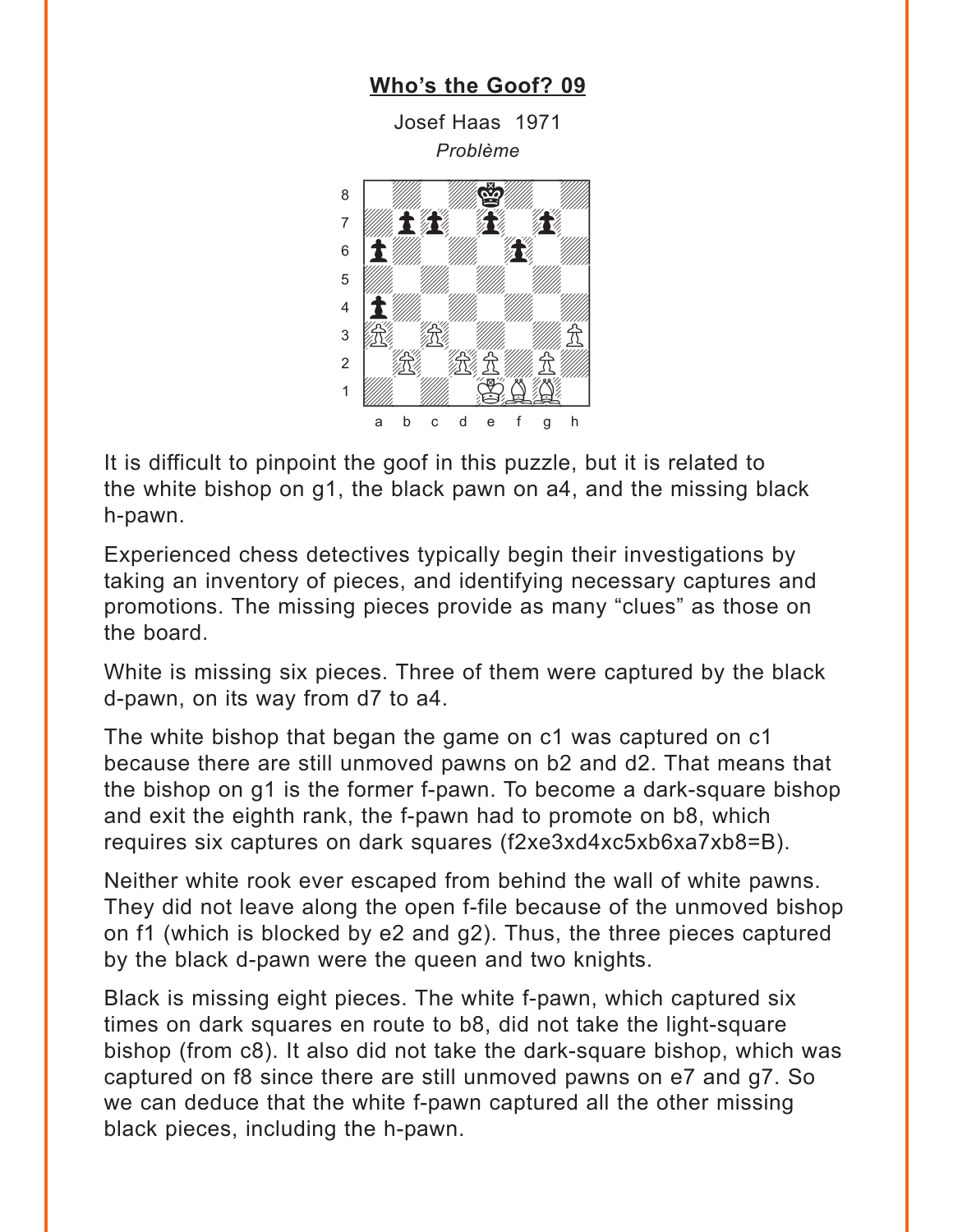<span id="page-5-0"></span>However, the black h-pawn could not be captured by the white f-pawn unless it first promoted into a piece (on h1) and then moved onto the path from e3 to b8.

In order to promote on h1, the h-pawn would require two captures, for example hxg3xh2-h1=Q. The piece captured on h2 could be the rook that started on h1. But there are no other available pieces to capture on g3 (or elsewhere on the g-file). White's queen and knights were captured on c6, b5, and a4. The original dark-square bishop was captured on c1, and the rook that started on a1 was captured somewhere to the left of f1.

So, there are not enough missing white pieces to explain a promotion on h1, which means there are not enough missing black pieces to explain a promotion on b8. Therefore, we could say that the *bishop on g1* is the goof. It cannot be the original dark-square bishop and it cannot be a promoted pawn.

There are frequently different perspectives on what makes a position illegal, and different ways to demonstrate a contradiction. In this case, an alternate view is that the *black pawn on a4* is the goof. The black h-pawn made two captures to promote on h1, which allowed the white f-pawn to promote on b8. But then there are not enough missing white pieces to explain three captures by the black d-pawn.

The most accurate conclusion is that the position is illegal because *the number of missing white pieces is less than the number of required black captures*.



#### **[Who's the Goof? 10](#page-2-0)**

Checks often provide important clues in "retro thinking".